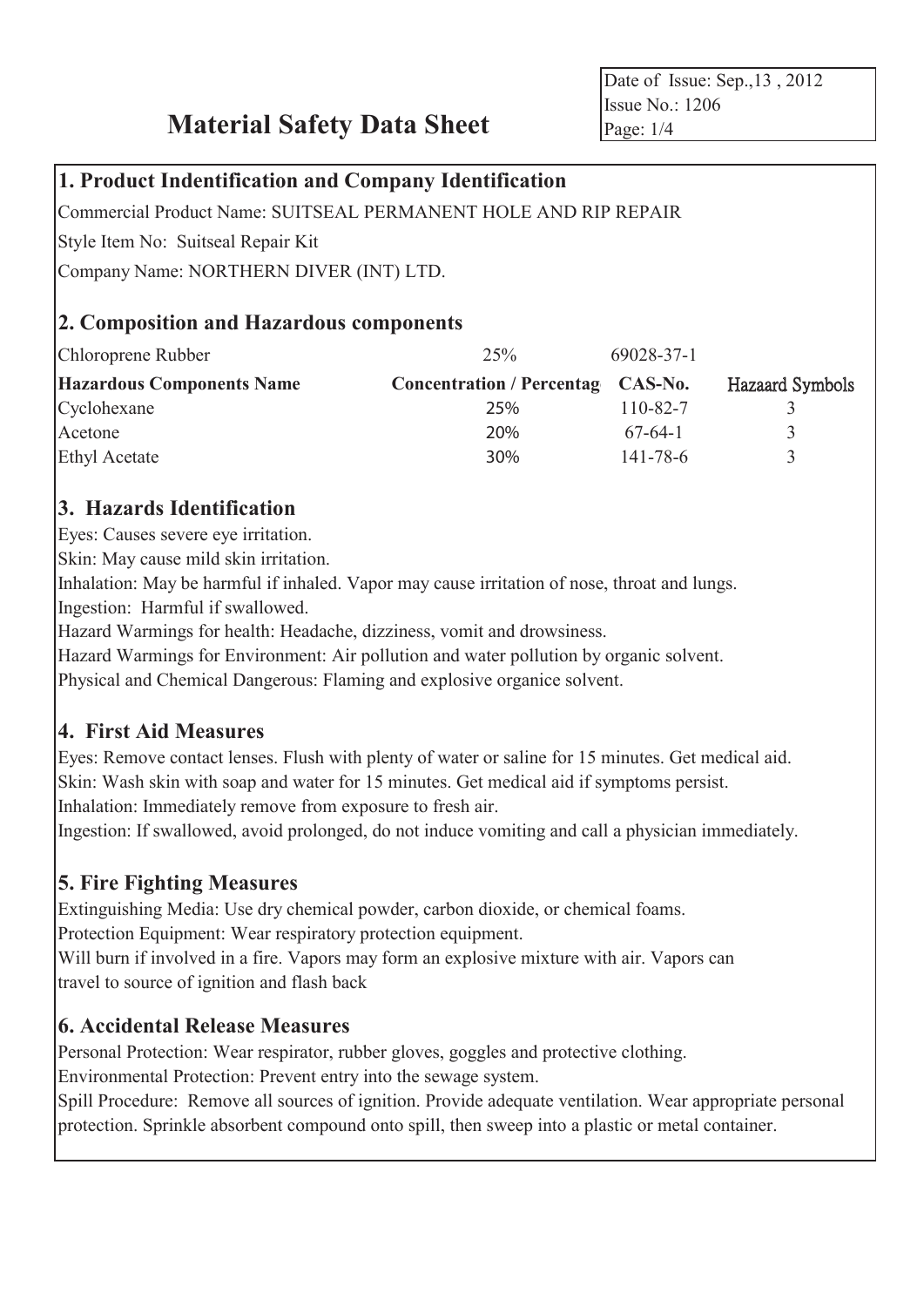# **Material Safety Data Sheet**

Date of Issue: Sep.,13 , 2012 Issue No.: 1206 Page: 2/4

Wipe up residue with further paper towel and place in container. Wash spill area with soap and water. Steps to be taken in case material is released or spilled: Absorb with dry sand or other inert material then transfer to suitable container should follow all regulation or an authorized waste collector in your country.

### **7. Handling and Storage**

#### Operating Temperature:  $40^{\circ}$ C-10 $^{\circ}$ C

Handling: Wash thoroughly after handling. Avoid contact with eyes, skin, and clothing. Do not ingest or inhale. Ensure efficient exhaust ventilation in the working area. Prevent form breathing of vapor or swallowing it. Use only in well-ventilated area and do not expose container to heat or flame.

Storage: Flammable. Keep away from sources of ignition-- No smoking. Store in a cool, dry, well ventilated area. Storage Temperature: Max  $40 \, \text{C}$ , Min 5  $\text{C}$  and indoor.

Keep away from children.

### **8. Exposure Controls / Personal protection**

Routes of entry: Eyes, ingestion, inhalation, and skin.

Ventilation: Use adequate general or local exhaust ventilation to keep airborne concentrations below exposure limits. Personal Protection: Wear appropriate protective eyeglasses or chemical safety goggles. Wear appropriate protective clothing to prevent skin contact.

Hand protection: Respiratory protection required in insufficiently ventilated working area.

Avoid contact with skin and eyes and the inhalation of vapor. Change contaminated or soaked clothing. Wash Hands before breaks and at end of work.

#### **9. Physical and Chemical Properties**

| Form                       | Liquid        | Color                                | low-brown liquid |
|----------------------------|---------------|--------------------------------------|------------------|
| Boiling Point $({\cal C})$ | 70-80         | Specific Gravity $(H2O=1)$           | $0.75 - 0.85$    |
| Vapor Pressure             | N.A.          | Hazardous Polymerization             | Will not occur   |
| Vapor Density $(Air=1)$    | N.A.          | Solubility in Water                  | Insoluble        |
| Stability                  | <b>Stable</b> | <b>Explosion</b> Limits              | 7.5 % V/V        |
| Odor                       |               | Solvent odor Flash Point (Close cup) | $-5^{\circ}C$    |

#### **10. Stability and Reactivity**

Stability: Stable at normal temperatures and pressures.

Conditions avoidance: Keep away from flame.

Incompatibility: Strong alkalis and strong acids.

Special Conditions of Hazardous Reaction: Decomposed at high temperature.

Hazardous Decomposition products: formation of combustible and noxious fumes during thermal decomposition.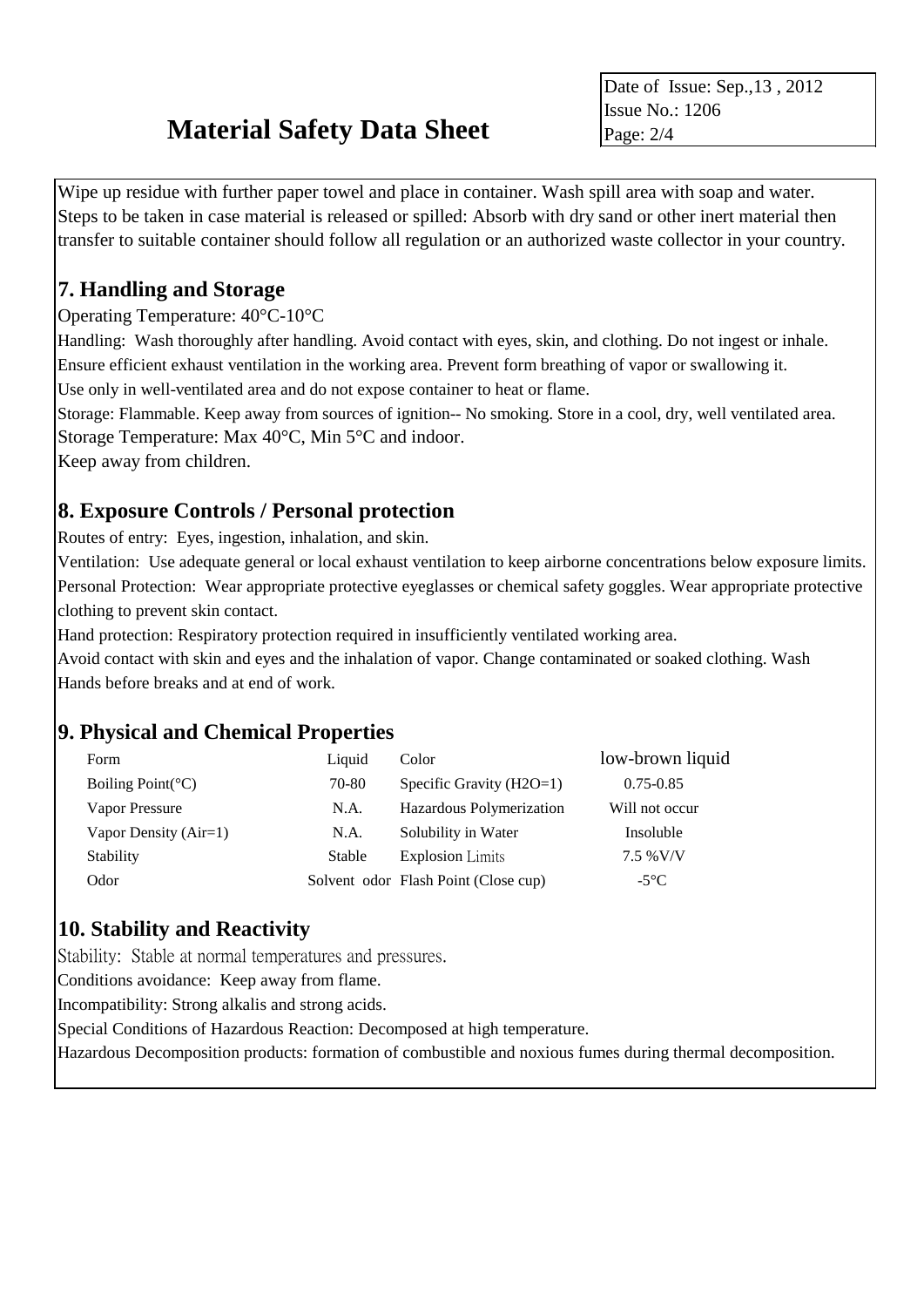# **Material Safety Data Sheet**

Date of Issue: Sep., 09,2012 Issue No.: 1206 Page: 3/4

#### **11. Toxicological Information**

Evaporation of solvents may cause irritation to eyes and mucous membranes.

Solvents may degrease the skin. Prolonged skin contact may cause dermatitis.

May cause allergic reaction in some individuals. Harmful or fatal if snuffed, or swallowed.

Further information: Health injuries are not known or expected under normal use.

#### **12. Ecological Information**

Avoid runoff into storms and sewers which lead into waterways.

Slightly water contaminating

Do not flush into surface water or sanitary sewer system.

Waste from residues/ unused products

Can be incinerated, when in compliance with the Environment Protection Act 1900 (Process Guidance Note IPR 5/1) Empty remaining contents. Contaminated packaging.

### **13. Disposal Information**

Dispose of in accordance with all local, provincial, state, and federal regulations. Empty container: May contain explosive vapors. Do not cut , puncture or weld on or nearby. Steps to be taken in case material is released or spilled: Absorb with dry sand or other inert material then transfer to suitable container should follow all regulation or an authorized waste collector in your country.

#### **14. Transportation Information**

Special Transport Way and Note: Keep away from foodstuffs, acids and alkalis. Put between 5  $\mathbb C$  and 40  $\mathbb C$ . The data provided in this section is for information only and may not be specific to your package size. You will need to apply the appropriate regulations to properly classify your shipment for transportation. Non-Regulated.

#### **SPECIAL HAZARD DESIGNATION**

| <b>HMIS</b>                             | <b>NFPA</b> | <b>HAZARD RATING</b>                                                                         |
|-----------------------------------------|-------------|----------------------------------------------------------------------------------------------|
| <b>HEALTH: 2</b>                        | 2           | 0 - MINIMAL                                                                                  |
| FLAMMABILITY: 3                         | 3           | 1 - SLIGHT                                                                                   |
| <b>REACTIVITY: 0</b>                    |             | 2 - MODERATE                                                                                 |
| <b>PROTECTIVE</b>                       |             | 3 - SERIOUS                                                                                  |
| EQUIPMENT: B - H                        |             | 4 - SEVERE                                                                                   |
|                                         |             | $B = Eye$ , Hand/Skin (for normal solvent-welding/spill clean-up activities)                 |
|                                         |             | $H = Eye$ , Hand/Skin, Respiratory Protection and Impermeable Apron (splash/immersion risks) |
|                                         |             | <b>BULK SHIPPING INFORMATION / CONTAINERS LARGER THAN ONE LITER</b>                          |
| DOT Shipping Name: Adhesive             |             |                                                                                              |
| <b>DOT Hazard Class: 3</b>              |             |                                                                                              |
| <b>Identification Number: UN 1133</b>   |             |                                                                                              |
| Packaging Group: II                     |             |                                                                                              |
| Label Required: Flammable Liquid        |             |                                                                                              |
|                                         |             | <b>SHIPPING INFORMATION FOR CONTAINERS LESS THAN ONE LITER</b>                               |
| DOT Shipping Name: Consumer Commodity   |             |                                                                                              |
| DOT Hazard Class: ORM-D immersion risks |             |                                                                                              |